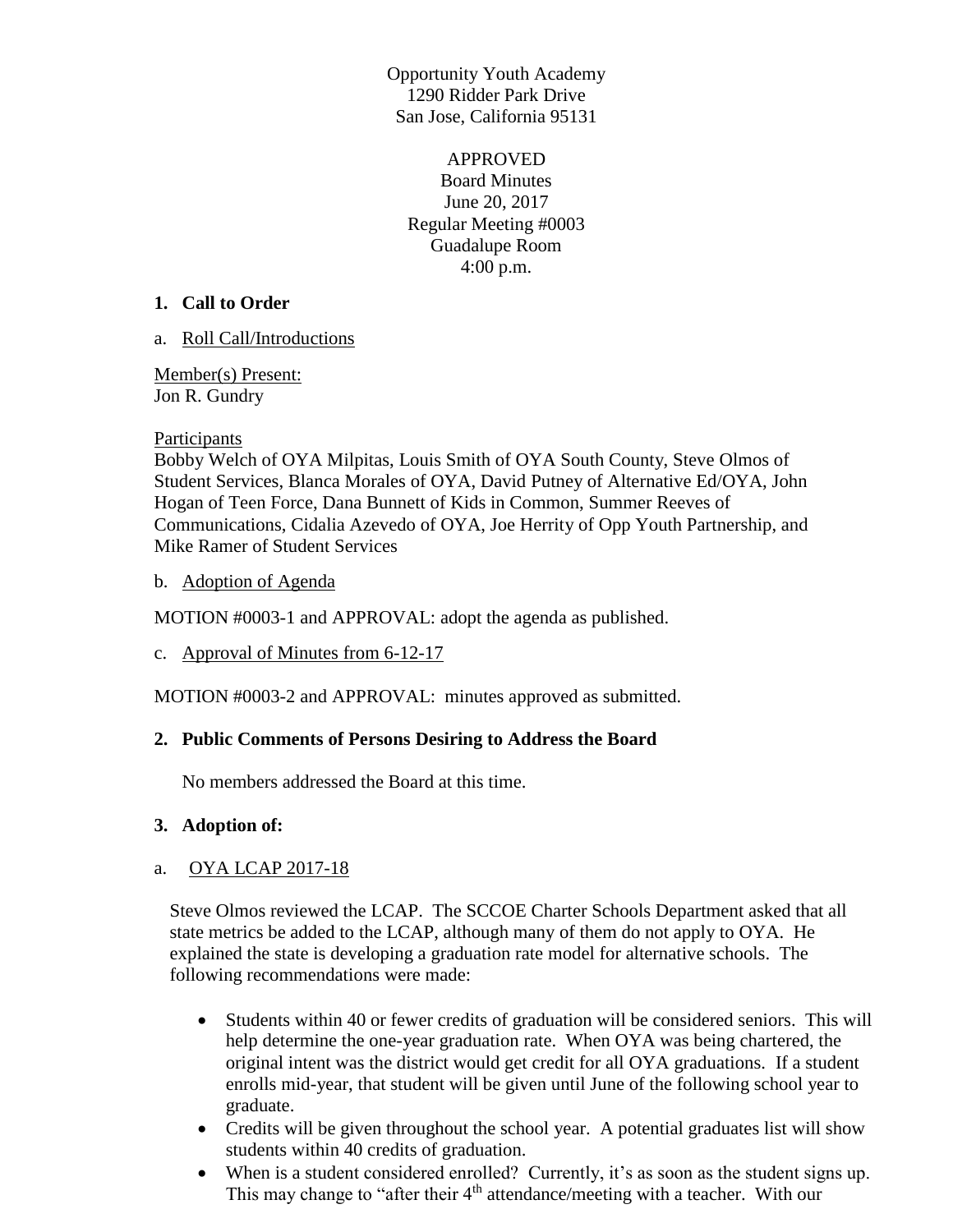agreement with SIATech, a license belongs to that specific student until he/she is dropped. It's possible to have the student do textbook work until he/she is engaged. At that time, the student would be given a SIATech license.

- Dropout Rate Once a student has met the entry requirements, that student becomes officially enrolled. The Board feels the dropout rate metric may not be appropriate for OYA. It might be better to track their successes.
- It was suggested that OYA profile who attends only once compared to who becomes engaged. This could help OYA on how to engage more students.
- OYA could monitor credit accrual and compare through the course of the year. Compare credit accrual averages. Maybe a 1-year pilot would work best.
- All seniors will take the Community College Entrance Exam.
- Conduct surveys to find out students' plans after graduation.
- Conduct surveys about the school climate.

The Opportunity Youth Academy LCAP was approved by the Board.

b. Adoption of the 2017-18 Resolution to Approve EPA Spending Plan These funds will be spent on teacher salaries and benefits. The total amount is \$27,000.

The EPA Spending Plan was approved.

## **4. Information Items**

- a. Marketing Update
	- Summer Reeves stated that a Media Council has been established. There are two events scheduled for the next Board meeting: student and intern of the year.
	- Bobby Welch would like to reach out to the community. Originally, OYA advertised on the sides of buses. Currently, the enrollment at OYA Sobrato is low. However, there is a low-income housing complex close to the school. He'd like to reach out to this complex and others like it. OYA could use some publicity. He'd also like to hire chasers to talk to potential students. The most effective chasers might be former students. Partner agencies should help sell OYA.
	- Summer Reeves spoke with Milpitas Unified and will follow up again with them. She'll also reach out to continuation schools.
	- Jon Gundry asked David Putney, a teacher, and a community partner to work with Communications to develop a marketing plan.
	- It was recommended that OYA find places that are successful and duplicate their process.
	- Bobby Welch said OYA receives 1,000 inquiries per week. Of those, 400 follow up. And of those, only 200 have actually enrolled. OYA should reach out to those who inquire but don't enroll. Calls can be divided up between the sites.
- b. Enrollment, ADA
	- As of June 20, 2017, the total enrollment is 171. ADA is at 9090 days.
		- $O<sub>YA</sub> ConXion = 27$
		- $O<sub>Y</sub>$  OYA Sobrato = 5